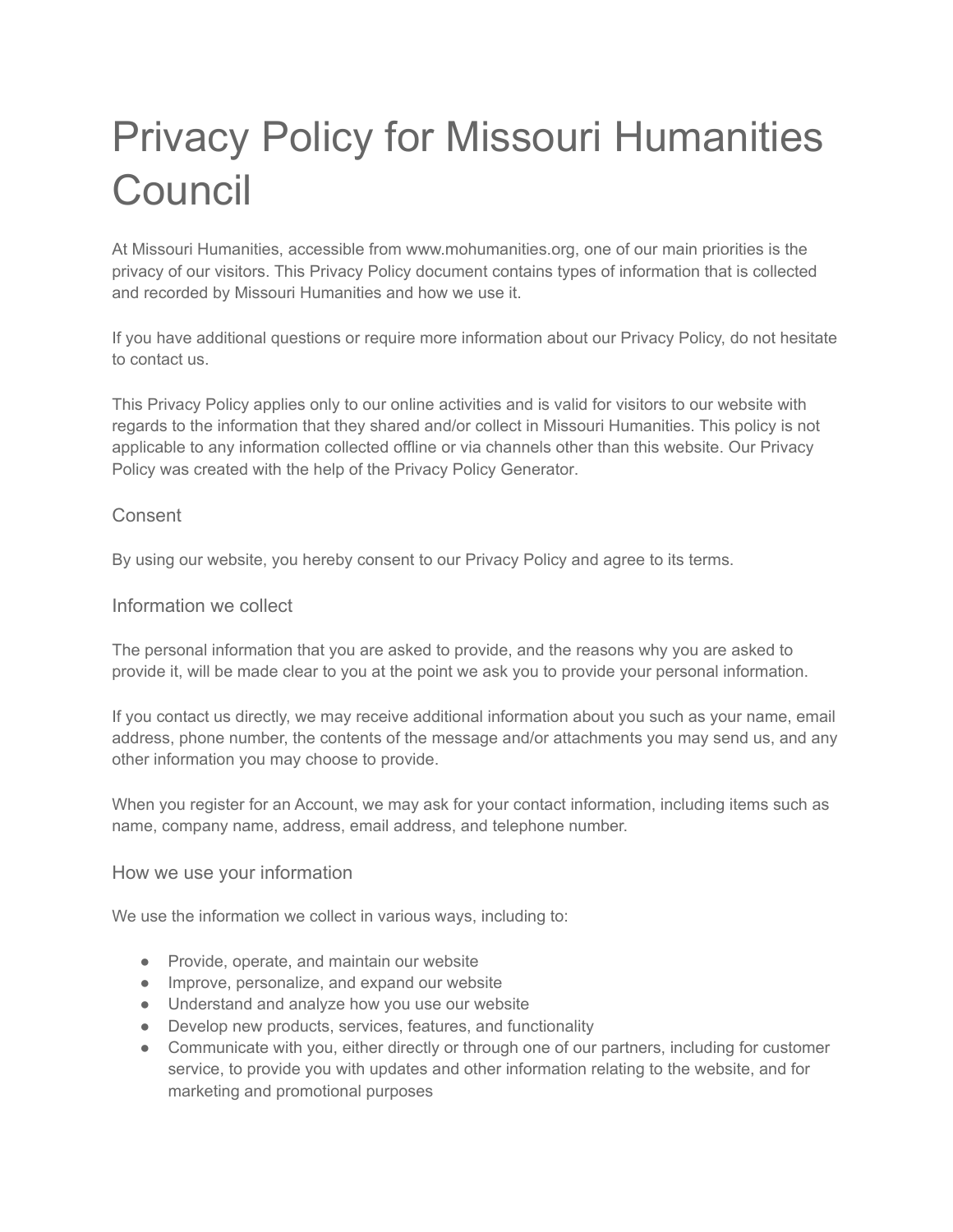- Send you emails
- Find and prevent fraud

# Log Files

Missouri Humanities follows a standard procedure of using log files. These files log visitors when they visit websites. All hosting companies do this and a part of hosting services' analytics. The information collected by log files include internet protocol (IP) addresses, browser type, Internet Service Provider (ISP), date and time stamp, referring/exit pages, and possibly the number of clicks. These are not linked to any information that is personally identifiable. The purpose of the information is for analyzing trends, administering the site, tracking users' movement on the website, and gathering demographic information.

## Cookies and Web Beacons

Like any other website, Missouri Humanities uses 'cookies'. These cookies are used to store information including visitors' preferences, and the pages on the website that the visitor accessed or visited. The information is used to optimize the users' experience by customizing our web page content based on visitors' browser type and/or other information.

For more general information on cookies, please read ["What Are Cookies"](https://www.privacypolicyonline.com/what-are-cookies/).

## Advertising Partners Privacy Policies

You may consult this list to find the Privacy Policy for each of the advertising partners of Missouri Humanities.

Third-party ad servers or ad networks uses technologies like cookies, JavaScript, or Web Beacons that are used in their respective advertisements and links that appear on Missouri Humanities, which are sent directly to users' browser. They automatically receive your IP address when this occurs. These technologies are used to measure the effectiveness of their advertising campaigns and/or to personalize the advertising content that you see on websites that you visit.

Note that Missouri Humanities has no access to or control over these cookies that are used by third-party advertisers.

#### Third Party Privacy Policies

Missouri Humanities's Privacy Policy does not apply to other advertisers or websites. Thus, we are advising you to consult the respective Privacy Policies of these third-party ad servers for more detailed information. It may include their practices and instructions about how to opt-out of certain options.

You can choose to disable cookies through your individual browser options. To know more detailed information about cookie management with specific web browsers, it can be found at the browsers' respective websites.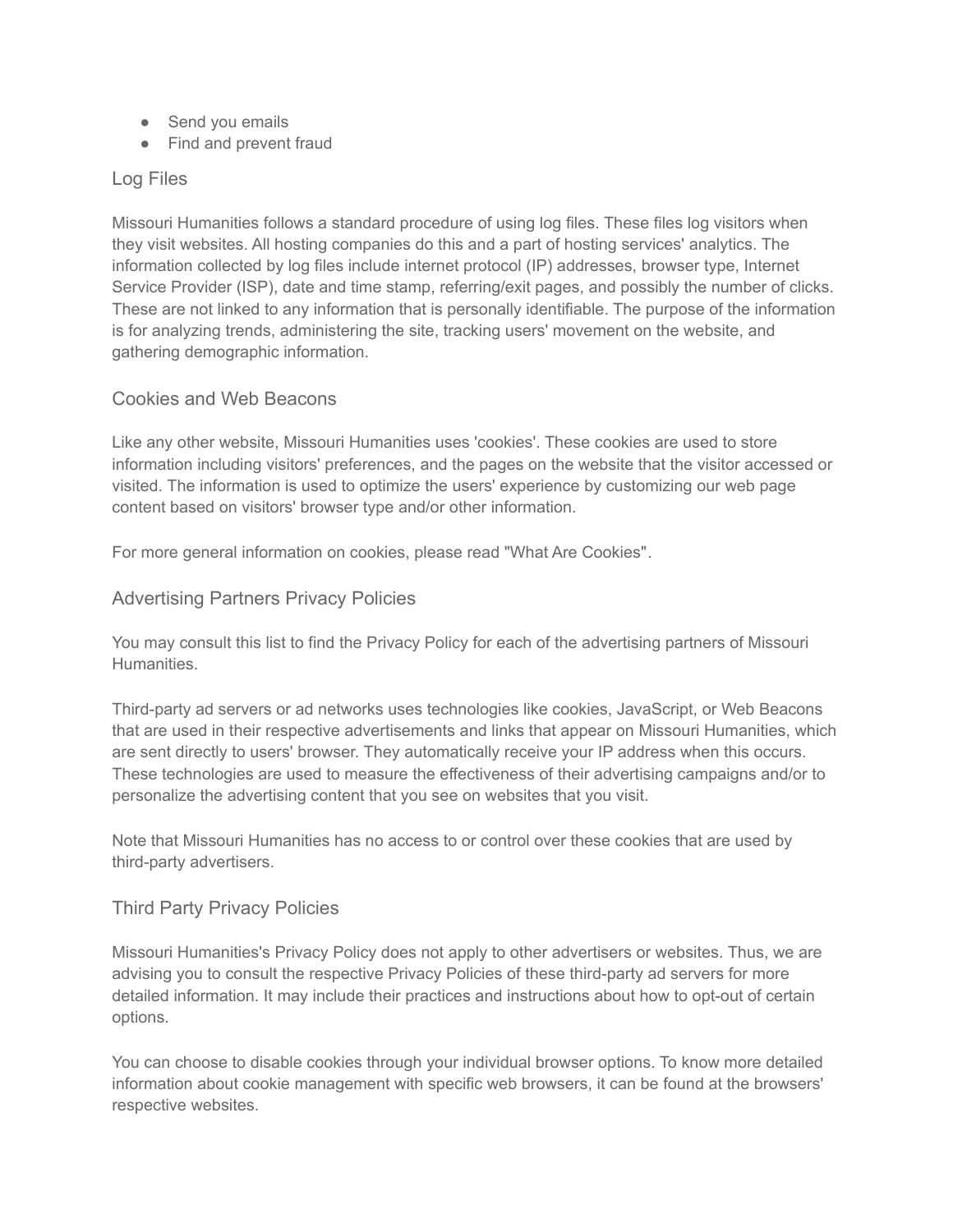# CCPA Privacy Rights (Do Not Sell My Personal Information)

Under the CCPA, among other rights, California consumers have the right to:

Request that a business that collects a consumer's personal data disclose the categories and specific pieces of personal data that a business has collected about consumers.

Request that a business delete any personal data about the consumer that a business has collected.

Request that a business that sells a consumer's personal data, not sell the consumer's personal data.

If you make a request, we have one month to respond to you. If you would like to exercise any of these rights, please contact us.

## GDPR Data Protection Rights

We would like to make sure you are fully aware of all of your data protection rights. Every user is entitled to the following:

The right to access – You have the right to request copies of your personal data. We may charge you a small fee for this service.

The right to rectification – You have the right to request that we correct any information you believe is inaccurate. You also have the right to request that we complete the information you believe is incomplete.

The right to erasure – You have the right to request that we erase your personal data, under certain conditions.

The right to restrict processing – You have the right to request that we restrict the processing of your personal data, under certain conditions.

The right to object to processing – You have the right to object to our processing of your personal data, under certain conditions.

The right to data portability – You have the right to request that we transfer the data that we have collected to another organization, or directly to you, under certain conditions.

If you make a request, we have one month to respond to you. If you would like to exercise any of these rights, please contact us.

Children's Information